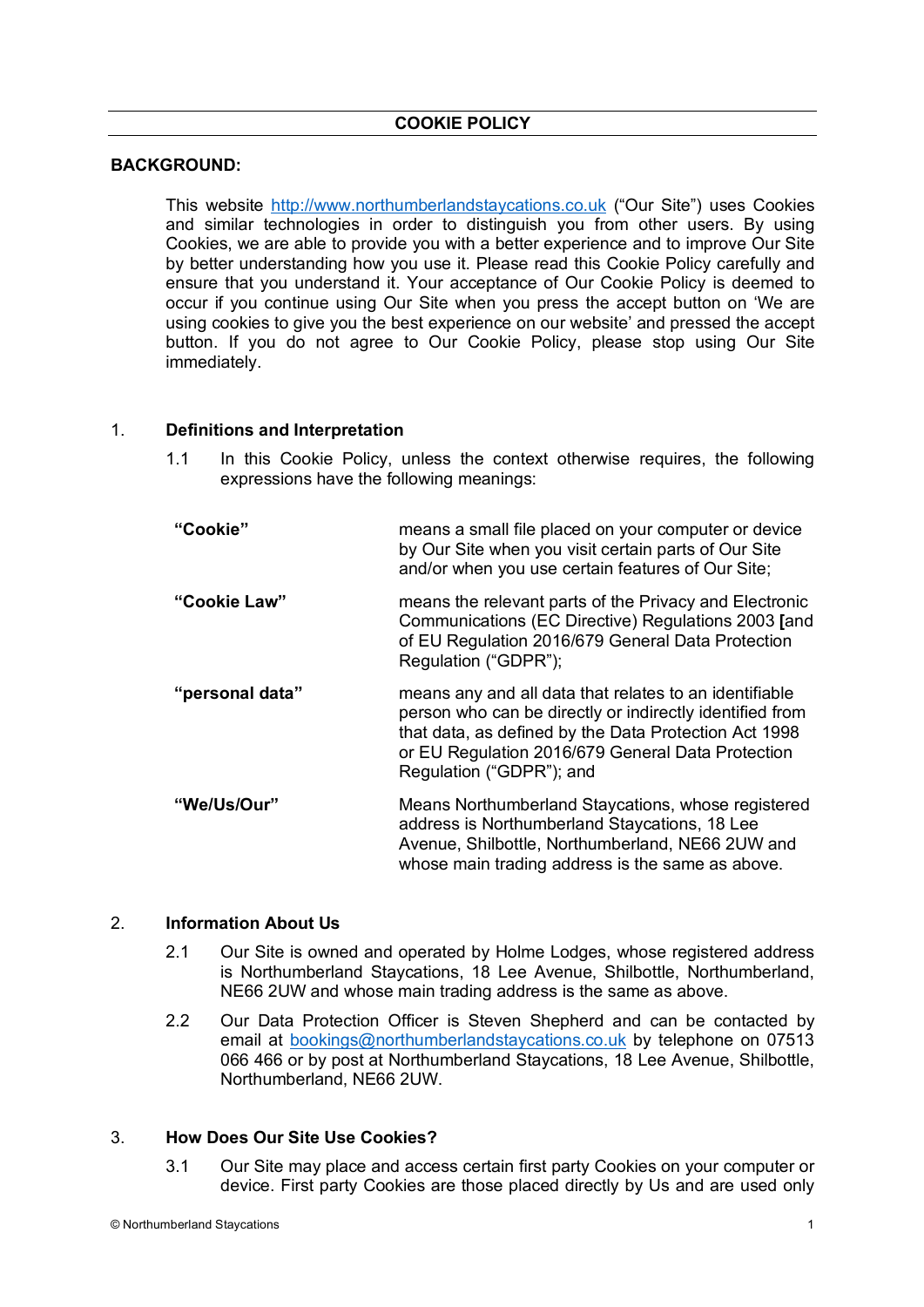by Us. We use Cookies to facilitate and improve your experience of Our Site and to provide and improve Our products and our services. We have carefully chosen these Cookies and have taken steps to ensure that your privacy and personal data is protected and respected at all times.

- 3.2 By using Our Site, you may also receive certain third-party Cookies on your computer or device. Third party Cookies are those placed by websites, services, and/or parties other than Us. No third-party cookies are used on Our Site however, for more details, please refer to section 4 below.
- 3.3 All Cookies used by and on Our Site are used in accordance with current Cookie Law. We may use some or all of the following types of Cookie:
	- 3.3.1 Strictly Necessary Cookies

A Cookie falls into this category if it is essential to the operation of Our Site, supporting functions such as logging in, your shopping basket, and payment transactions.

3.3.2 Analytics Cookies

It is important for Us to understand how you use Our Site, for example, how efficiently you are able to navigate around it, and what features you use. Analytics Cookies enable us to gather this information, helping Us to improve Our Site and your experience of it.

3.3.3 Functionality Cookies

Functionality Cookies enable Us to provide additional functions to you on Our Site such as personalisation and remembering your saved preferences. Some functionality Cookies may also be strictly necessary Cookies, but not all necessarily fall into that category.

3.3.4 Targeting Cookies

It is important for Us to know when and how often you visit Our Site, and which parts of it you have used (including which pages you have visited and which links you have visited). As with analytics Cookies, this information helps us to better understand you and, in turn, to make Our Site and advertising more relevant to your interests. **[**Some information gathered by targeting Cookies may also be shared with third parties.

# 3.3.5 Third Party Cookies

Third party Cookies are not placed by Us; instead, they are placed by third parties that provide services to Us and/or to you. Third party Cookies may be used by advertising services to serve up tailored advertising to you on Our Site, or by third parties providing analytics services to Us (these Cookies will work in the same way as analytics Cookies described above).

### 3.3.6 Persistent Cookies

Any of the above types of Cookie may be a persistent Cookie. Persistent Cookies are those which remain on your computer or device for a predetermined period and are activated each time you visit Our Site.

3.3.7 Session Cookies

Any of the above types of Cookie may be a session Cookie. Session Cookies are temporary and only remain on your computer or device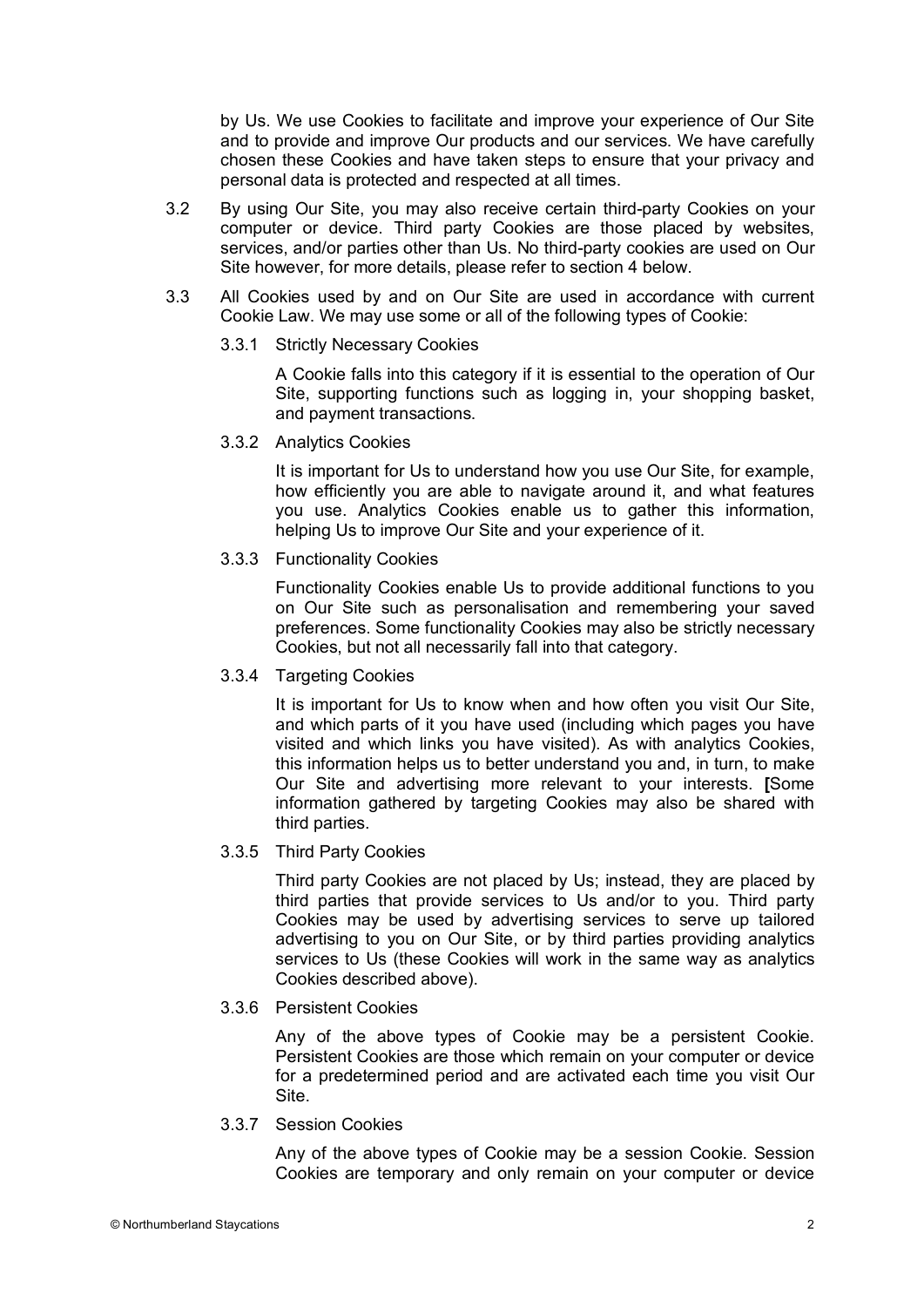from the point at which you visit Our Site until you close your browser. Session Cookies are deleted when you close your browser.

- 3.4 Cookies on Our Site are not permanent and will expire after: (\_ga 2 years, gid 24 hours, gat 1 minute PHPSESSID 30 minutes).
	- 3.4.1 For more details of the personal data that We collect and use, the measures we have in place to protect personal data, your legal rights, and our legal obligations, please refer to our Privacy Policy at http://www.northumberlandstaycations.co.uk/wpcontent/uploads/2020/09/Northumberland-Staycations-Privacy-Policy.pdf
- 3.5 For more specific details of the Cookies that We use, please refer to the table below.

# 4. **What Cookies Does Our Site Use?**

4.1 The following first party Cookies may be placed on your computer or device:

| <b>Name of Cookie</b> | <b>Purpose &amp; Type</b>                                                                                                                                      | <b>Strictly Necessary</b> |
|-----------------------|----------------------------------------------------------------------------------------------------------------------------------------------------------------|---------------------------|
| _gid                  | <b>Google Analytics Usage</b>                                                                                                                                  | yes                       |
| _ga                   | <b>Google Analytics Usage</b>                                                                                                                                  | yes                       |
| _gat                  | <b>Google Analytics Usage</b>                                                                                                                                  | yes                       |
| <b>PHPSESSID</b>      | Refers to a session stored on the web server.<br>No information is stored in the user's browser<br>and this cookie can only be used by the<br>current web site | ves                       |

- 4.2 Our Site uses analytics services provided by Google Analytics. Website analytics refers to a set of tools used to collect and analyse anonymous usage information, enabling Us to better understand how Our Site is used. This, in turn, enables Us to improve Our Site and the products and services offered through it. You do not have to allow Us to use these Cookies, however whilst Our use of them does not pose any risk to your privacy or your safe use of Our Site, it does enable Us to continually improve Our Site, making it a better and more useful experience for you.
- 4.3 The analytics service(s) used by Our Site use(s) analytics Cookies to gather the required information.
- 4.4 The analytics service(s) used by Our Site use(s) the following analytics Cookies:

| <b>Name of Cookie</b> | <b>Purpose &amp; Type</b> | <b>Provider</b> | <b>Strictly Necessary</b> |
|-----------------------|---------------------------|-----------------|---------------------------|
| _gid                  | Google Analytics<br>Usage | Google          | yes                       |
| _ga                   | Google Analytics<br>Usage | Google          | yes                       |
| gat                   | Google Analytics<br>Usage | Google          | yes                       |

# 5. **Consent and Control**

5.1 Before Cookies are placed on your computer or device, you will be shown a pop-up requesting your consent to set those Cookies. By giving your consent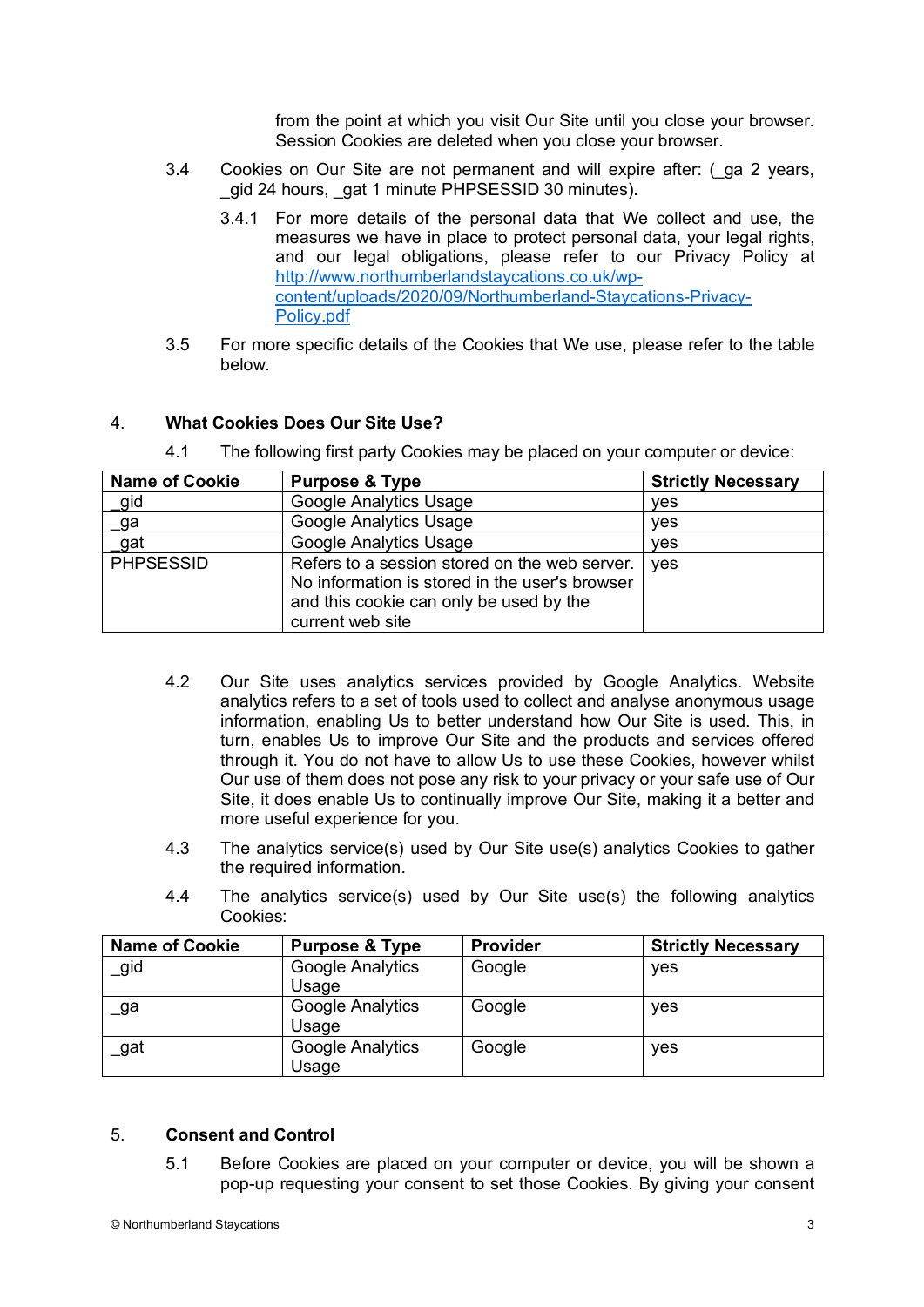to the placing of Cookies you are enabling Us to provide the best possible experience and service to you. You may, if you wish, deny consent to the placing of Cookies unless those Cookies are strictly necessary; however certain features of Our Site may not function fully or as intended. You will be given the opportunity to allow and/or deny different categories of Cookie that We use. You can return to your Cookie preferences to review and/or change them at any time by clearing your cookies and revisiting Our Site.

- 5.2 In addition to the controls that We provide, you can choose to enable or disable Cookies in your internet browser. Most internet browsers also enable you to choose whether you wish to disable all Cookies or only third-party Cookies. By default, most internet browsers accept Cookies but this can be changed. For further details, please consult the help menu in your internet browser or the documentation that came with your device.
- 5.3 The links below provide instructions on how to control Cookies in all mainstream browsers:
	- 5.3.1 Google Chrome: https://support.google.com/chrome/answer/95647?hl=en-GB
	- 5.3.2 Microsoft Internet Explorer: https://support.microsoft.com/enus/kb/278835
	- 5.3.3 Microsoft Edge: https://support.microsoft.com/engb/products/microsoft-edge (Please note that there are no specific instructions at this time, but Microsoft support will be able to assist)
	- 5.3.4 Safari (macOS): https://support.apple.com/kb/PH21411?viewlocale=en\_GB&locale=en GB
	- 5.3.5 Safari (iOS): https://support.apple.com/en-gb/HT201265
	- 5.3.6 Mozilla Firefox: https://support.mozilla.org/en-US/kb/enable-anddisable-Cookies-website-preferences
	- 5.3.7 Android: https://support.google.com/chrome/answer/95647?co=GENIE.Platform %3DAndroid&hl=en (Please refer to your device's documentation for manufacturers' own browsers)

# 6. **Changes to this Cookie Policy**

- 6.1 We may alter this Cookie Policy at any time. If We do so, details of the changes will be highlighted at the top of this page. Any such changes will become binding on you on your first use of Our Site after the changes have been made. You are therefore advised to check this page from time to time.
- 6.2 In the event of any conflict between the current version of this Cookie Policy and any previous version(s), the provisions current and in effect shall prevail unless it is expressly stated otherwise.

# 7. **Further Information**

7.1 If you would like to know more about how we use cookies, please contact us at bookings@northumberlandstaycations.co.uk by telephone on 07513 066 466 or by post at Northumberland Staycations, 18 Lee Avenue, Shilbottle, Northumberland, NE66 2UW.